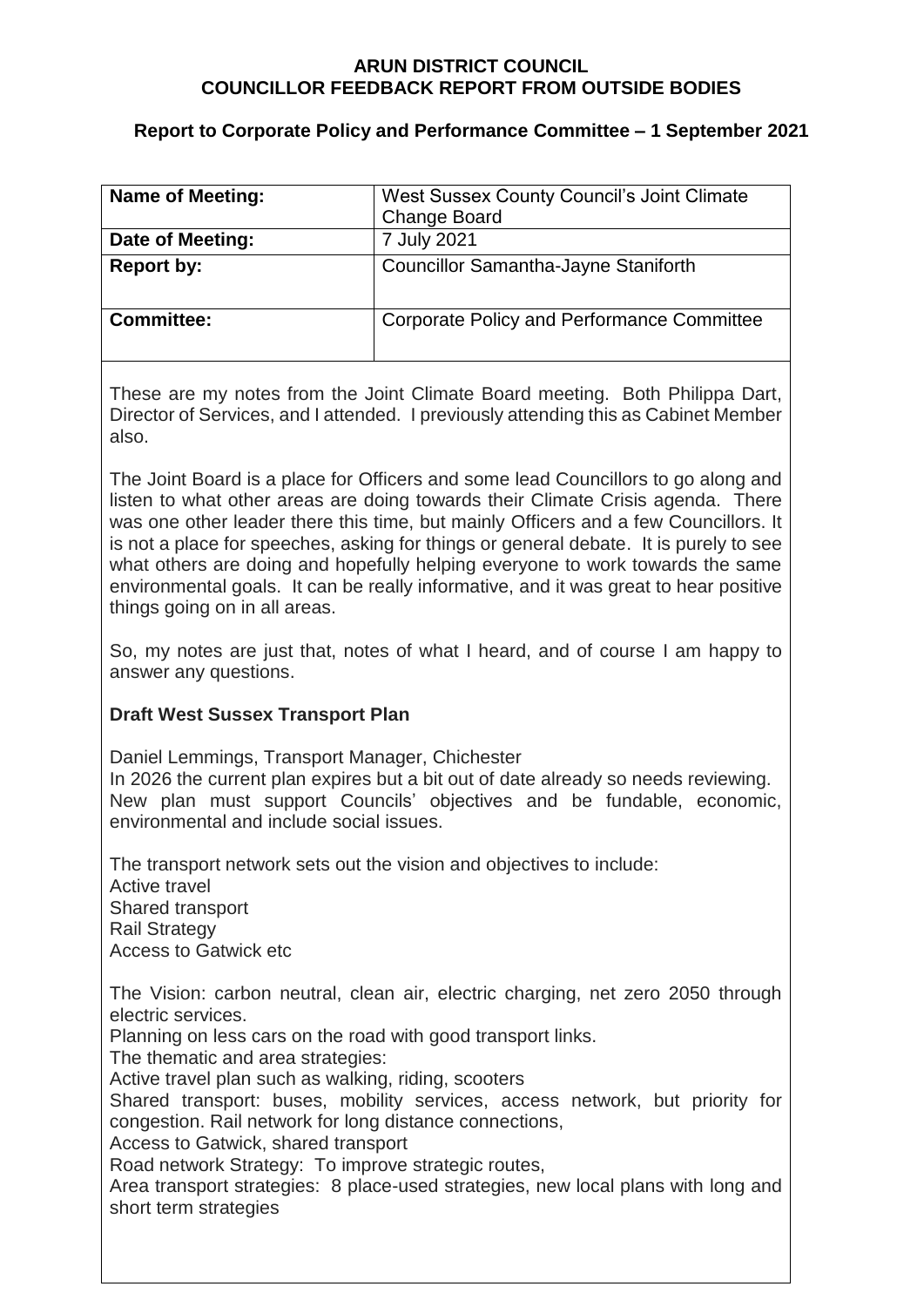# **Report to Corporate Policy and Performance Committee – 1 September 2021**

Implementation:

Action plan to include short term actions over next 5 years, which will be reviewed annually and again in full every 5 years. Local plans can then be updated. Delivery will be dependent on funding, resources and partnership working. Priority on how things fit with existing policies, and value for money. Support the implementation by monitoring the direction of travel for direct and local impacts such as environmental.

Consultation will be from 16 July 2021

Adoption of the plan will go to Full Council 18 February 2022 - WSCC

# **Questions asked by others:**

**Network rail partnership, how will we influence them in working together?** We work with transport for the south east so hoping that relationship may help.

### **Do you have any specific carbon reductions targets?**

Nothing set yet, as funding still uncertain. We are setting out a direction of travel though.

### **When we last heard, Stagecoach was asked if they were getting electric buses. They didn't have any plans. Has this changed?**

Compass and metrobus operators and stagecoach have been asked. Stagecoach have worries over electric not really being the solution for buses. This is seen across the industry and they are more looking at hydrogen. (Hydrogen Sussex group). We think this is the way it will go. Surrey CC are also looking at this.

### **The elephant in the room is the pop-up cycle lanes which didn't work that well - mixed reception. How do we take the public with us on this, given cycle lanes are not that popular?**

The approach we have taken is that we will consult early on for active travel and prioritise things that will increase in demand. Routes with most gains. Taking into account the impact. Best value for money routes, feasible and supported by stakeholders. This could be down to political lead. The Shoreham cycle scheme has been more successful which seems to be because they have been talking to Parish Councils and residents and the engagement has taken a lot of time. Focusing on the things with a good level of support is good.

### **Vauxhall have opened a new line of electric vehicles, making it more affordable with government funding. How will we get congestion down if people have electric cars still blocking up roads albeit electric ones?**

Not all A roads are strategic, A27 is under pressure of course and we want to address those issues - Strategy states we will improve the efficiency of the routes, rather than making new roads, looking at pinch point junction improvements - some schemes already in the pipeline. Funding for the next 5 years should support this, following more development. Highways England decide how the improvements are delivered. Arundel, Chichester, and Worthing bottle necks are being focused on.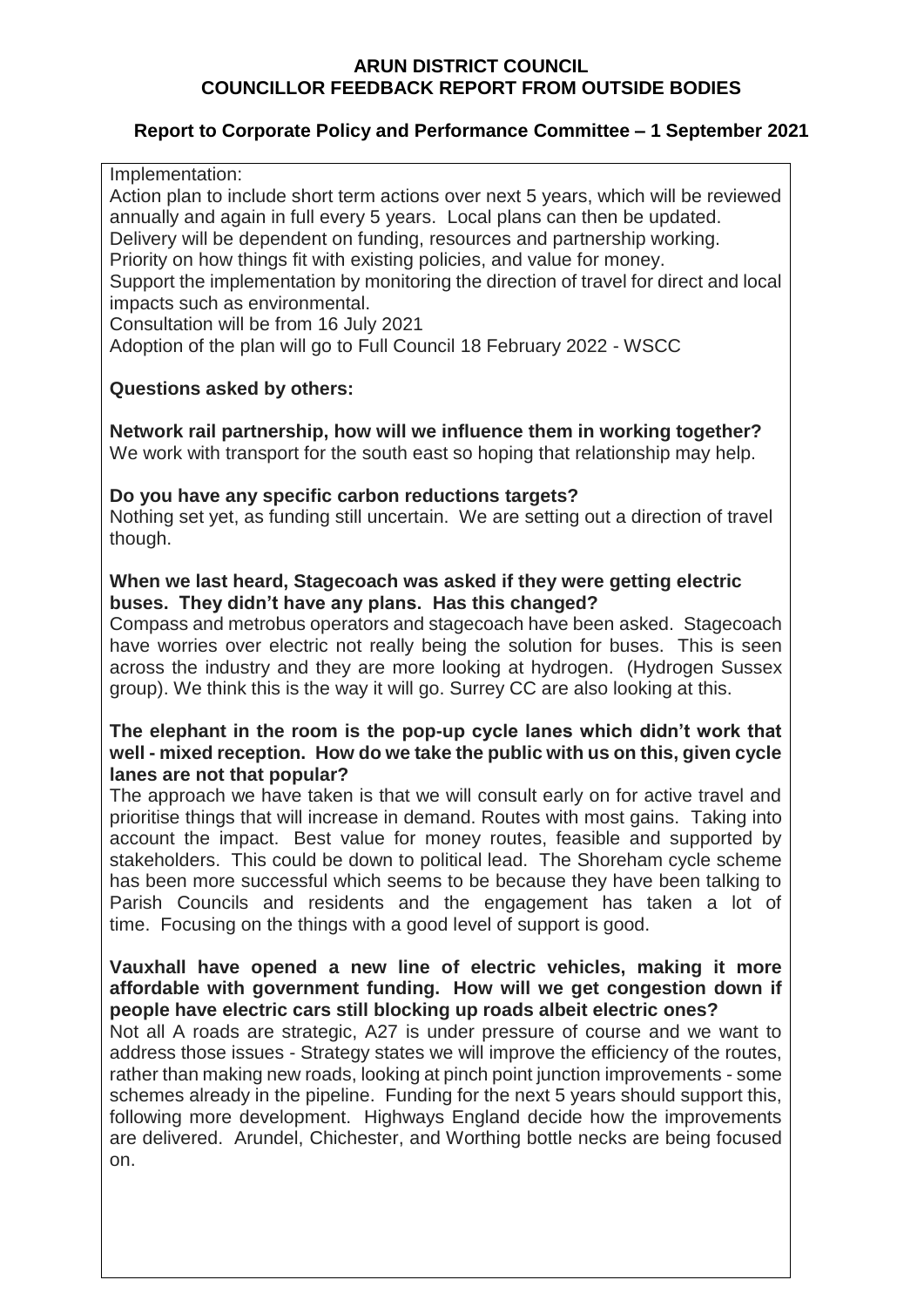# **Report to Corporate Policy and Performance Committee – 1 September 2021**

# **Air Quality**

Direction of travel. There are 11 air quality management areas in the County. 2-3 years the improvements in air quality in some areas. Some local authorities are thinking of un-declaring those areas as they are below the national quality standard.

Difficult to make long term judgements as 2020 was not a typical year. Transport plan relates to air quality plans, priority for the next 5 years.

More electric vehicles should mean a fall in levels over the years too.

In Chichester there are 2 showing compliance. Orchard Street and Stockbridge Roundabout. Reasons for this we do not know, but assuming engine technology. There is a plan out for consultation. Midhurst Rumbles Hill is consistency high - although not a busy road, air can't blow away and gets trapped.

# **Waste**

Proposal to develop a joint resources and waste plan for West Sussex. They are trying to develop a new joint Strategy, and as the current one is out of date. Overseen by Environmental Directors Group and Strategic Waste Officers Group SWOG.

This is driven by reducing carbon, recycling targets (currently 53%) 55% by 2025, 65% by 2035.

New duties of separating food waste and other recycling materials.

New funding streams – do not know size, but producers of packaging will have to pay for collections of waste packaging.

New Government deposit return scheme, on beverage containers. Which has big knock on effects down the line for collections. We all must work together to align the collections. New review sets out a common vision, agreement over Districts and Boroughs, consistent education, and communication to public. Same plan across all areas if possible.

We want to outline a proposal to the SWOG on 15 July 2021 and draft a more fully worked up scheme for our Climate Board October meeting, linking results from trials across the board.

Public consultation spring 2022 and then implement with a timeframe 2022/23.

# **Q&A**

**If we are serious about this, we need to show commitment to waste, Horsham have set up a re-use shop opposite the tip, to try and move towards waste minimisation. Hertfordshire has a re-use shop at every tip placement. Directing waste away from tips.**

This will be picked up at the review for similar strategies

**Food waste led by Government is the most significant change we can make to improve recycling rates. How do we know Districts and Boroughs are looking at this seriously rather than just doing it because of the impending Government guideline?**

The feeling of the Environment Director is that we should work towards all of this, regardless of Government dates, and hopefully implementing sooner.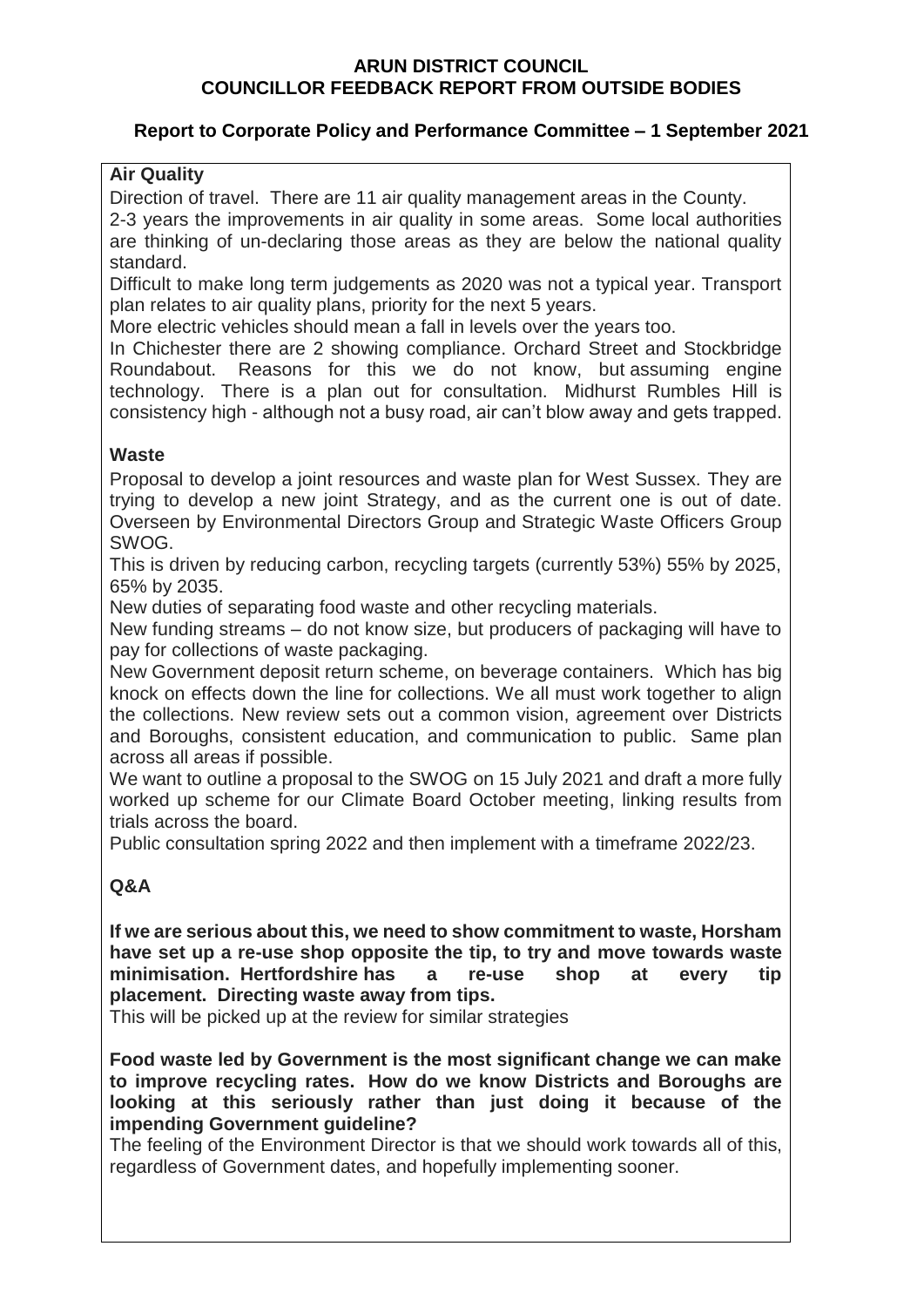# **Report to Corporate Policy and Performance Committee – 1 September 2021**

**Chichester already separates food waste, how is this qualified as carbon reduction? Arun is doing 321,Worthing only have 140L bins, nervous on the 321 with smaller bins.**

County do not set the service they just advise, the trials are to explore these issues, such as what bin capacity do residents have/need. Then the system implemented will be based on this information gathered.

Carbon impact, food separation - do not count in recycling rates. We need make sure it does as it is used in agriculture etc - but it is the overall waste reduction we need to look at. This is the big gain, even if we need extra resources to collect it.

### **321 food trial - Philippa Dart**

Philippa talked about our trial on food and hygiene separation, which is funded by the West Sussex Waste Partnership. Exciting as we have a weekly service still. The trial gives us an opportunity to move forward in line with our climate crisis announcement. We also talked about our subscription green service. The whole project has involved a lot of work in comms, education, etc. We started in May 21, 1500 cross section of housing. Second phase due in September with 300 different properties such as HMOs and flats, in more challenging areas. This has involved massive communication and a project team that meets regularly to assess how it is going and adapting as necessary.

### 85-88%

High tonnage of food waste, shows food wasted. From the initial outset though, the food starts to dramatically reduce as people see what they are throwing out behaviour change, realisation of money being wasted too.

Less residual waste as food taken out.

150 people are now using absorbent hygiene service.

Our rates are good for recycling.

Some of the communal flats and bins have not worked as well as hoped and these are being targeted now, adapted, and working better.

Seeing 43% up to maybe 60% food waste.

### **What will happen to properties after trial? As Government dates are 2023 to start this.**

No formal decision has been taken yet. Intention is to continue if residents are happy and running smoothly. There is funding available to continue, which is great. If the Government put back dates, we would have to talk about that but assuming it does stay the same WSCC are continuing to fund this.

### **Where is the food taken and do we need to prove this collection system is better?**

Yes, we do need to show we are collecting to the same quality standards. Should be easy through Ford MRF?

Material currently goes to anaerobic digester near Basingstoke, as nowhere here that offers this. Long term we need to provide this within the County. Must all work together to make sure it is processed at the same time to make this work successfully.